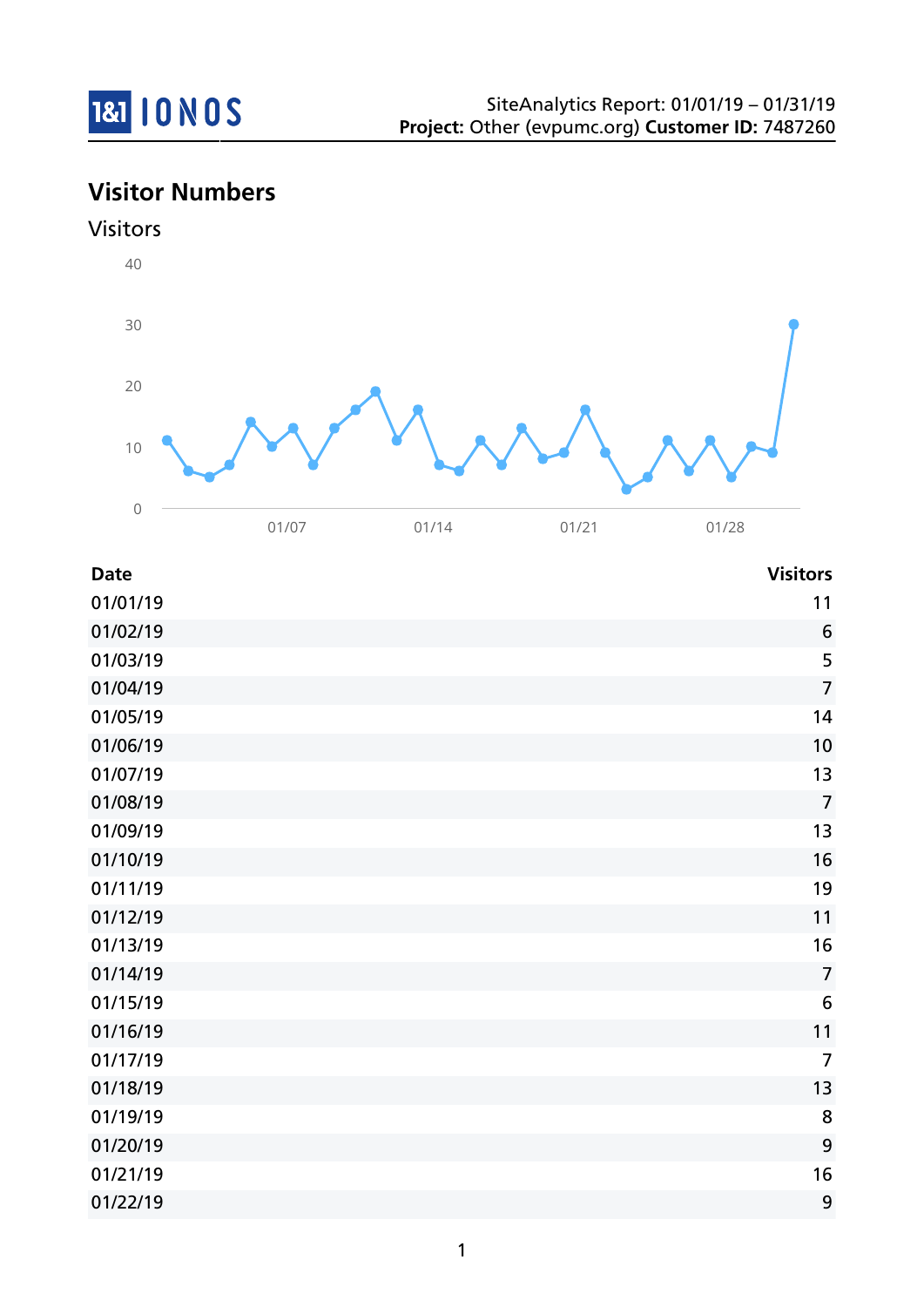

| <b>Date</b>  | <b>Visitors</b> |
|--------------|-----------------|
| 01/23/19     | 3               |
| 01/24/19     | 5               |
| 01/25/19     | 11              |
| 01/26/19     | $6\phantom{1}6$ |
| 01/27/19     | 11              |
| 01/28/19     | 5               |
| 01/29/19     | 10              |
| 01/30/19     | 9               |
| 01/31/19     | 30              |
| <b>Total</b> | 324             |

## Sessions



| <b>Date</b> | <b>Sessions</b> |
|-------------|-----------------|
| 01/01/19    | 11              |
| 01/02/19    | 6               |
| 01/03/19    | 5               |
| 01/04/19    | $\overline{7}$  |
| 01/05/19    | 14              |
| 01/06/19    | 10              |
| 01/07/19    | 13              |
| 01/08/19    | $\overline{7}$  |
| 01/09/19    | 13              |
| 01/10/19    | 16              |
| 01/11/19    | 22              |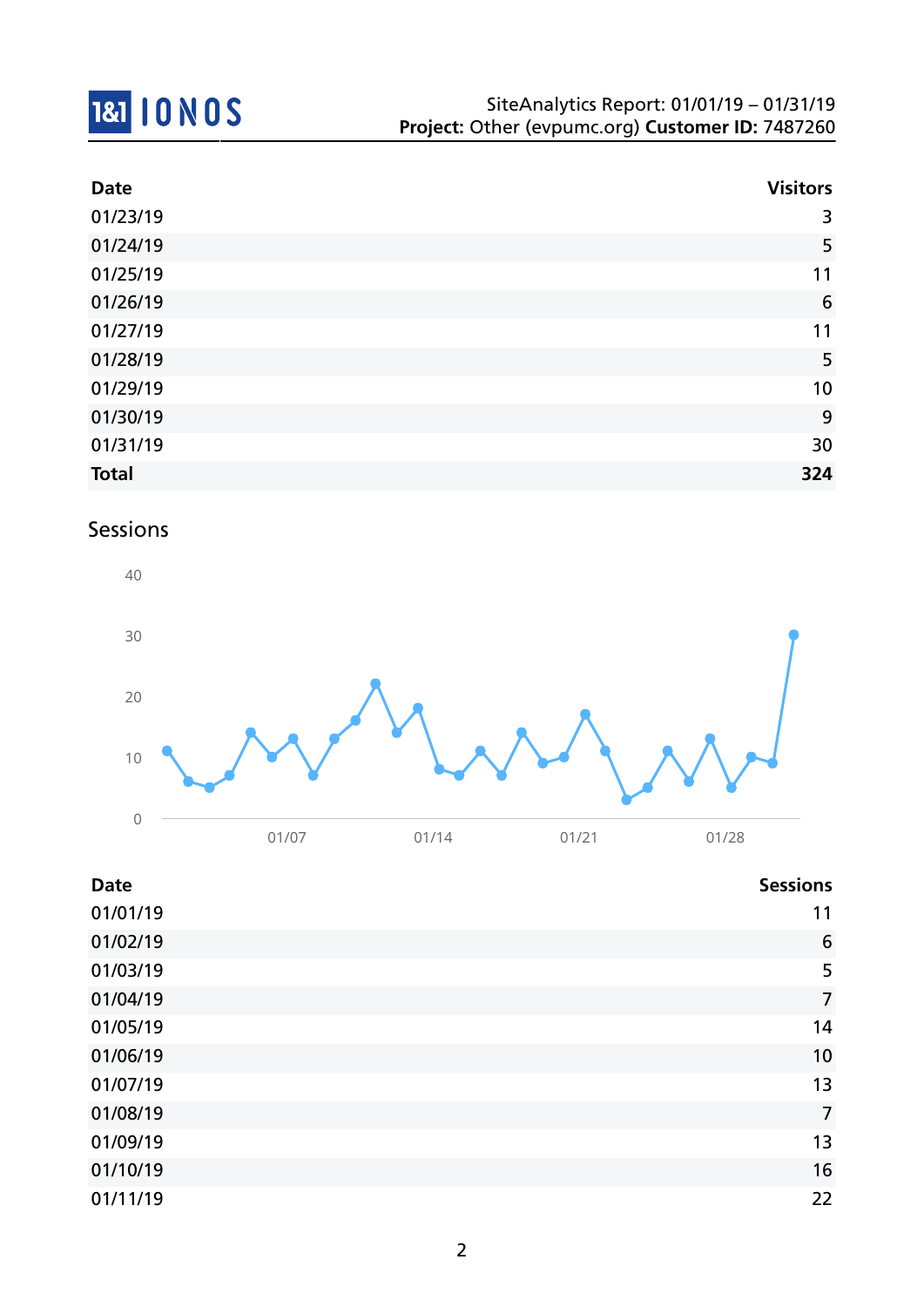

| <b>Date</b>  | <b>Sessions</b> |
|--------------|-----------------|
| 01/12/19     | 14              |
| 01/13/19     | 18              |
| 01/14/19     | 8               |
| 01/15/19     | $\overline{7}$  |
| 01/16/19     | 11              |
| 01/17/19     | $\overline{7}$  |
| 01/18/19     | 14              |
| 01/19/19     | 9               |
| 01/20/19     | 10              |
| 01/21/19     | 17              |
| 01/22/19     | 11              |
| 01/23/19     | 3               |
| 01/24/19     | 5               |
| 01/25/19     | 11              |
| 01/26/19     | $6\phantom{1}6$ |
| 01/27/19     | 13              |
| 01/28/19     | 5               |
| 01/29/19     | 10              |
| 01/30/19     | 9               |
| 01/31/19     | 30              |
| <b>Total</b> | 342             |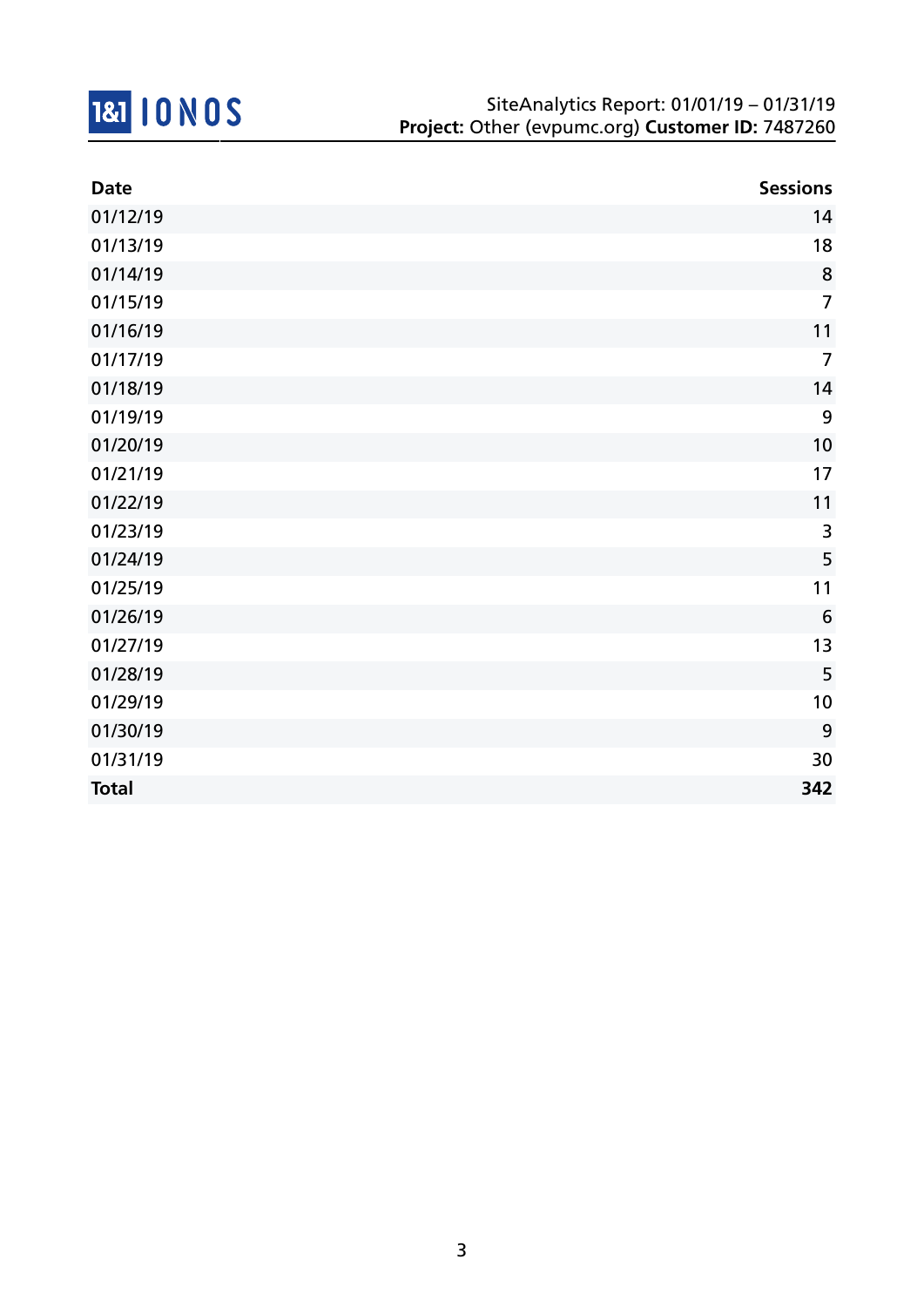

## Search Engine Robots



| <b>Search Engine Robots</b> | <b>Sessions</b> | Percentage |
|-----------------------------|-----------------|------------|
| bingbot/2.0                 | 163             | 27.96%     |
| Baiduspider/2.0             | 67              | 11.49%     |
| MJ12bot/v1.4.8              | 59              | 10.12%     |
| Googlebot-Mobile            | 55              | 9.43%      |
| Sogou web spider/4.0        | 35              | 6.00%      |
| 360Spider                   | 31              | 5.32%      |
| YandexBot/3.0               | 29              | 4.97%      |
| Linguee Bot                 | 24              | 4.12%      |
| MegaIndex.ru/2.0            | 23              | 3.95%      |
| Crawler4j                   | 22              | 3.77%      |
| DotBot/1.1                  | 12              | 2.06%      |
| Googlebot/2.1               | 12              | 2.06%      |
| Virusdie crawler/3.0        | 11              | 1.89%      |
| WikiDo/1.1                  | 7               | 1.20%      |
| Exabot/3.0                  | 6               | 1.03%      |
| Applebot/0.1                | 5               | 0.86%      |
| SafeDNSBot                  | 5               | 0.86%      |
| DuckDuckGo-Favicons-Bot/1.0 | 3               | 0.51%      |
| SeznamBot/3.2               | 3               | 0.51%      |
| CATExplorador/1.0beta       | $\overline{2}$  | 0.34%      |
| Google favicon              | $\overline{2}$  | 0.34%      |
| Mail.RU_Bot/2.0             | $\overline{2}$  | 0.34%      |
| GoogleWebLight              | 1               | 0.17%      |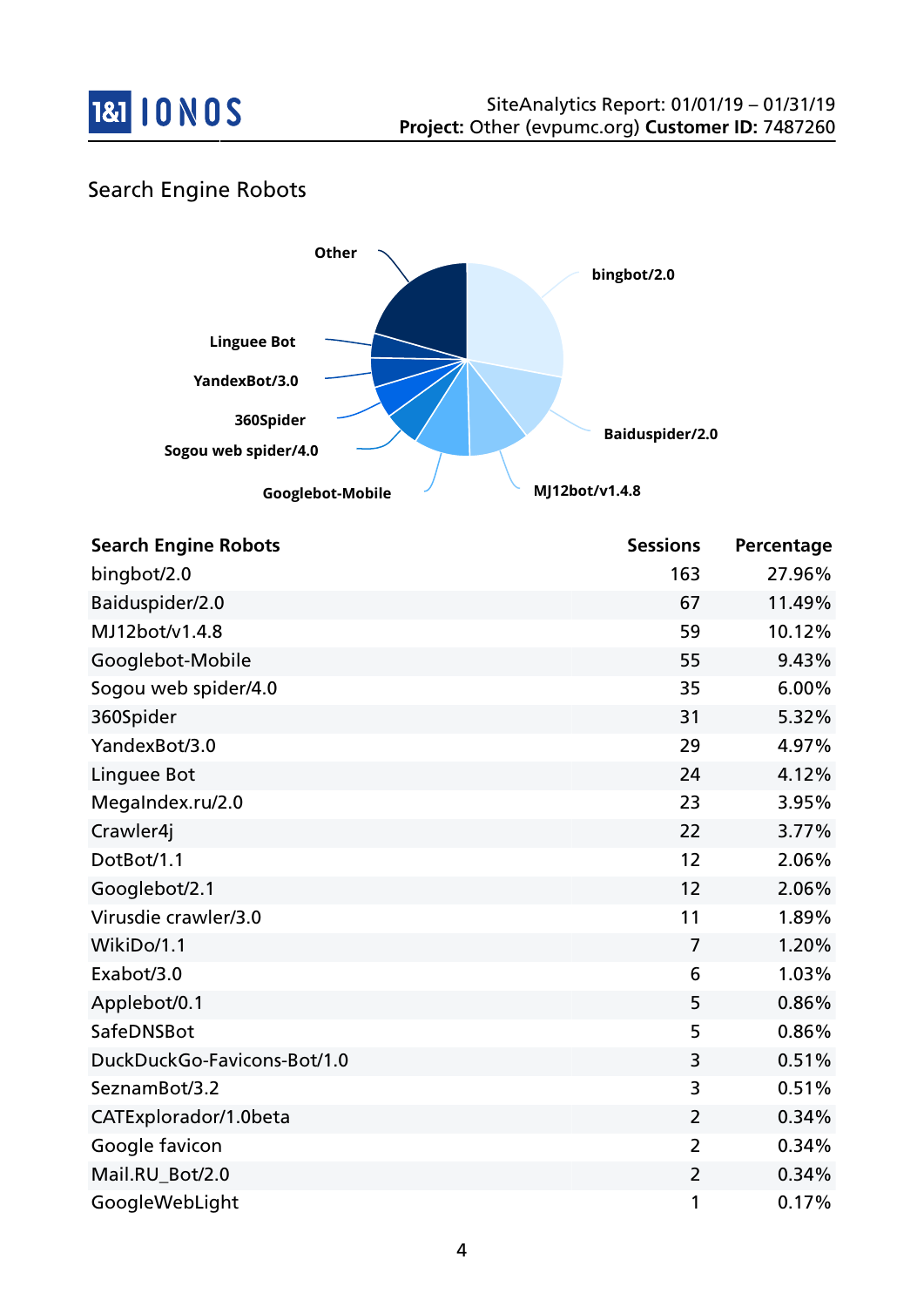

| <b>Search Engine Robots</b> | <b>Sessions</b> | Percentage |
|-----------------------------|-----------------|------------|
| Mail.RU_Bot/Robots/2.0      |                 | 0.17%      |
| Yahoo! Slurp                |                 | $0.17\%$   |
| ZumBot/1.0                  |                 | $0.17\%$   |
| archive.org_bot             |                 | 0.17%      |
| <b>Total</b>                | 583             | 100.00%    |

# **Page Analysis**

## Most Frequently Visited Pages



| <b>Pages</b>          | <b>Sessions</b> | Percentage |
|-----------------------|-----------------|------------|
| /Default.htm          | 322             | 49.54%     |
| /Elim.htm             | 34              | 5.23%      |
| /Sermons.htm          | 29              | 4.46%      |
| /Announce.htm         | 28              | 4.31%      |
| /M-Statement.htm      | 27              | 4.15%      |
| /St_Johns.htm         | 25              | 3.85%      |
| /Believe.htm          | 24              | 3.69%      |
| /NewsLetterIdx.htm    | 24              | 3.69%      |
| /Stats.htm            | 23              | 3.54%      |
| /web_links.htm        | 23              | 3.54%      |
| /Calendar.htm         | 22              | 3.38%      |
| <b>Morship.htm</b>    | 22              | 3.38%      |
| /St_Johns-HISTORY.htm | 7               | 1.08%      |
| /missions.htm         | 6               | 0.92%      |
| /CalendarOld.htm      | 5               | 0.77%      |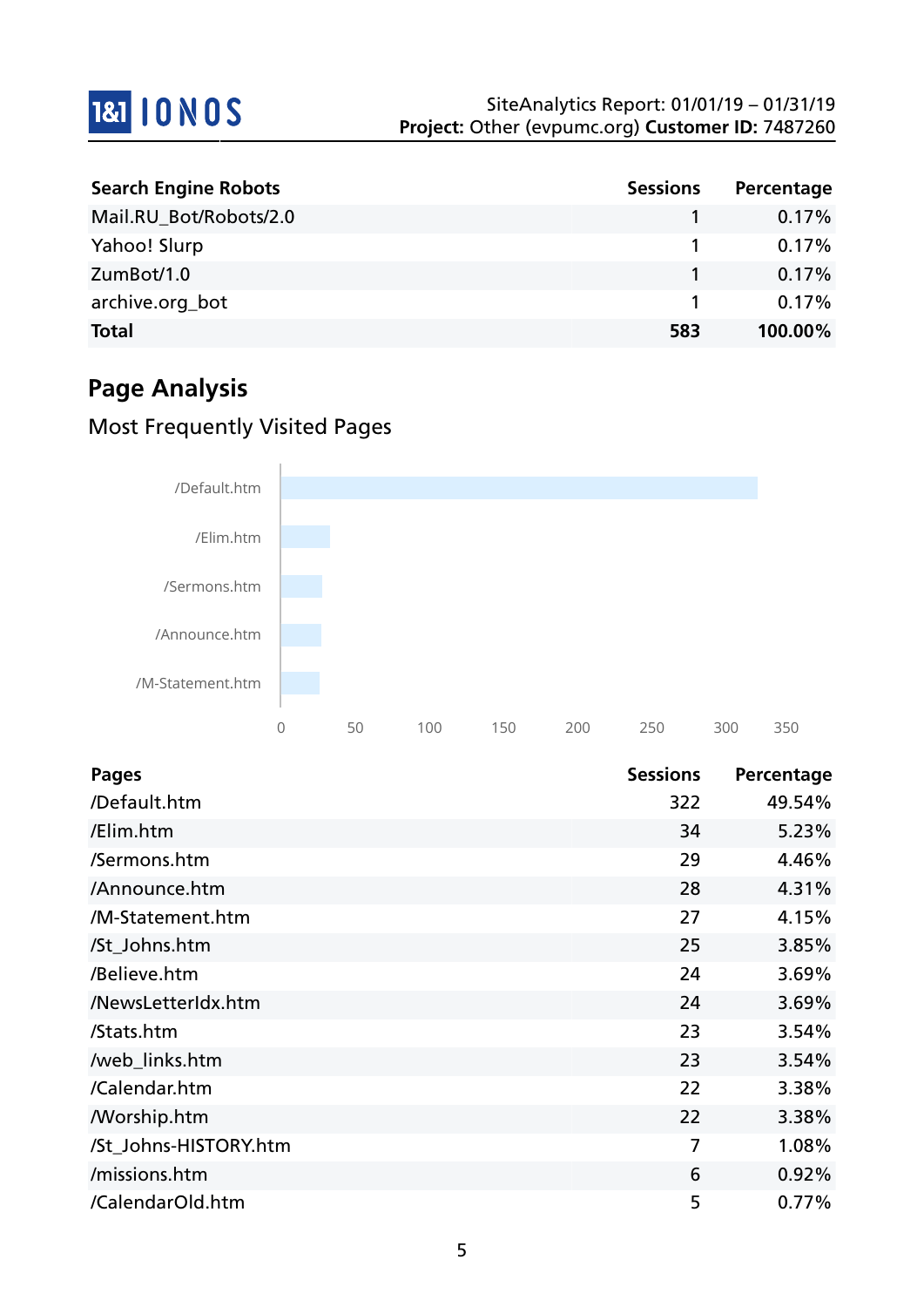# **1&1 10 NOS**

| Pages                    | <b>Sessions</b> | Percentage |
|--------------------------|-----------------|------------|
| /Elim-HISTORY.htm        | 5               | 0.77%      |
| /StJohns_M-Statement.htm | 5               | 0.77%      |
| /valley_views1013.htm    | 5               | 0.77%      |
| /Elim_M-Statement.htm    | 4               | 0.62%      |
| /valley_views0813.htm    | 4               | 0.62%      |
| /valley_views0913.htm    | 3               | 0.46%      |
| /valley_views1113.htm    | 3               | 0.46%      |
| <b>Total</b>             | 650             | 100.00%    |

## Keywords



#### **Keywords Sessions**

spain methodist church mail 1 and 1 and 1 and 1 and 1 and 1 and 1 and 1 and 1 and 1 and 1 and 1 and 1 and 1 and 1 and 1 and 1 and 1 and 1 and 1 and 1 and 1 and 1 and 1 and 1 and 1 and 1 and 1 and 1 and 1 and 1 and 1 and 1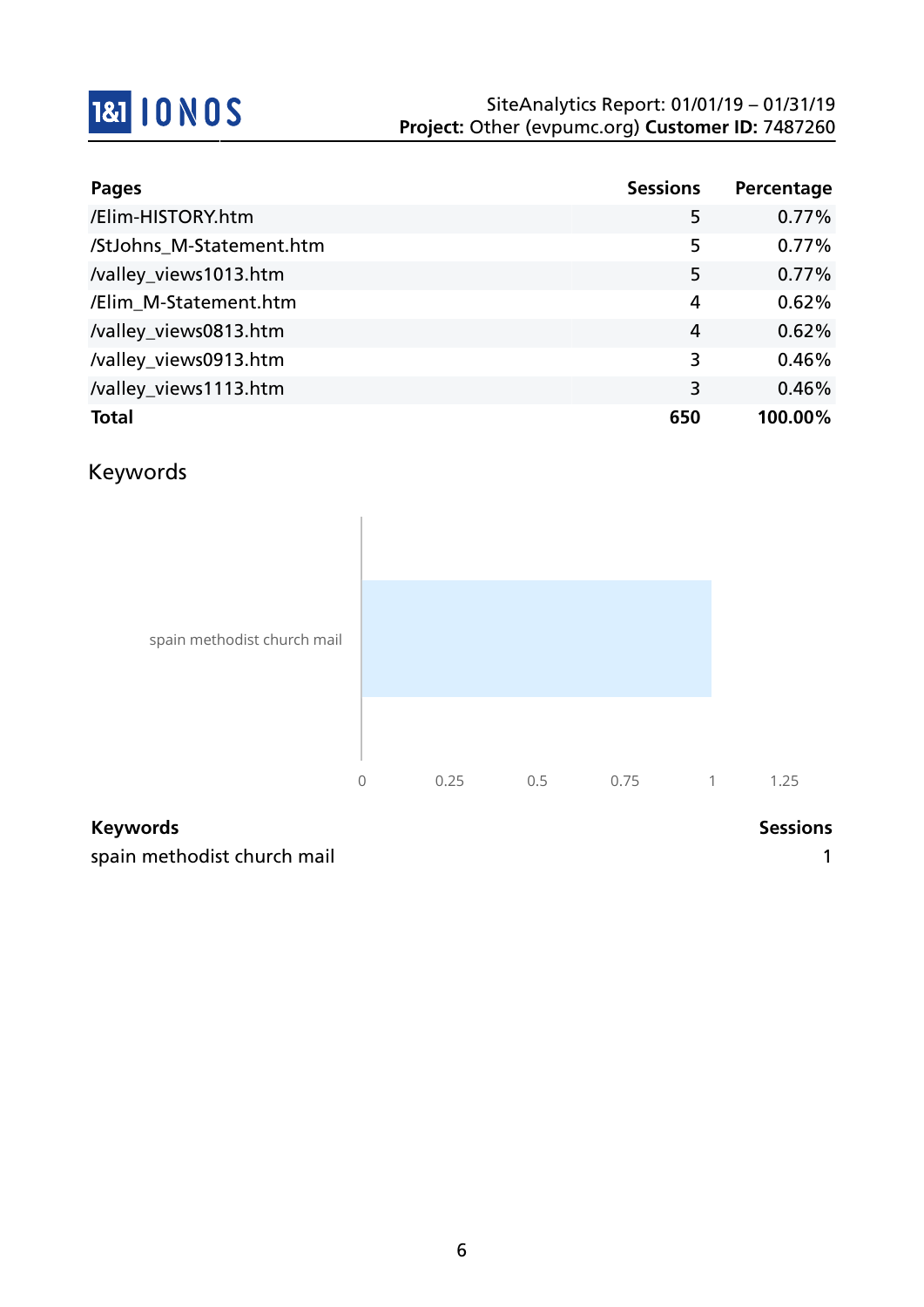

## Referring Pages



| <b>Pages</b>                                                                                | <b>Sessions</b> |
|---------------------------------------------------------------------------------------------|-----------------|
| https://www.google.com/                                                                     | 14              |
| http://www.sogou.com/web                                                                    | $\overline{4}$  |
| https://mp3galaxy.pro                                                                       | 4               |
| https://zvuk.fun                                                                            | 4               |
| http://www.google.com/                                                                      | 3               |
| www.yahoo.com                                                                               | 3               |
| http://burger-imperia.com/                                                                  | 2               |
| http://www.baidu.com/s                                                                      | 2               |
| https://pyr.am/id-dial/evpumc.org                                                           | $\overline{2}$  |
| https://www.facebook.com/                                                                   | $\overline{2}$  |
| www.google.com                                                                              | 2               |
| evpumc.org/                                                                                 | 1               |
| http://hundejo.com/                                                                         | 1               |
| http://pizza-imperia.com/                                                                   | 1               |
| http://www.bing.com/search                                                                  | 1               |
| https://www.dailyseo.xyz/beginner-s-guide-to-blogging-and-making-<br>money-online/65963343/ | 1               |
| www.bing.com                                                                                | 1               |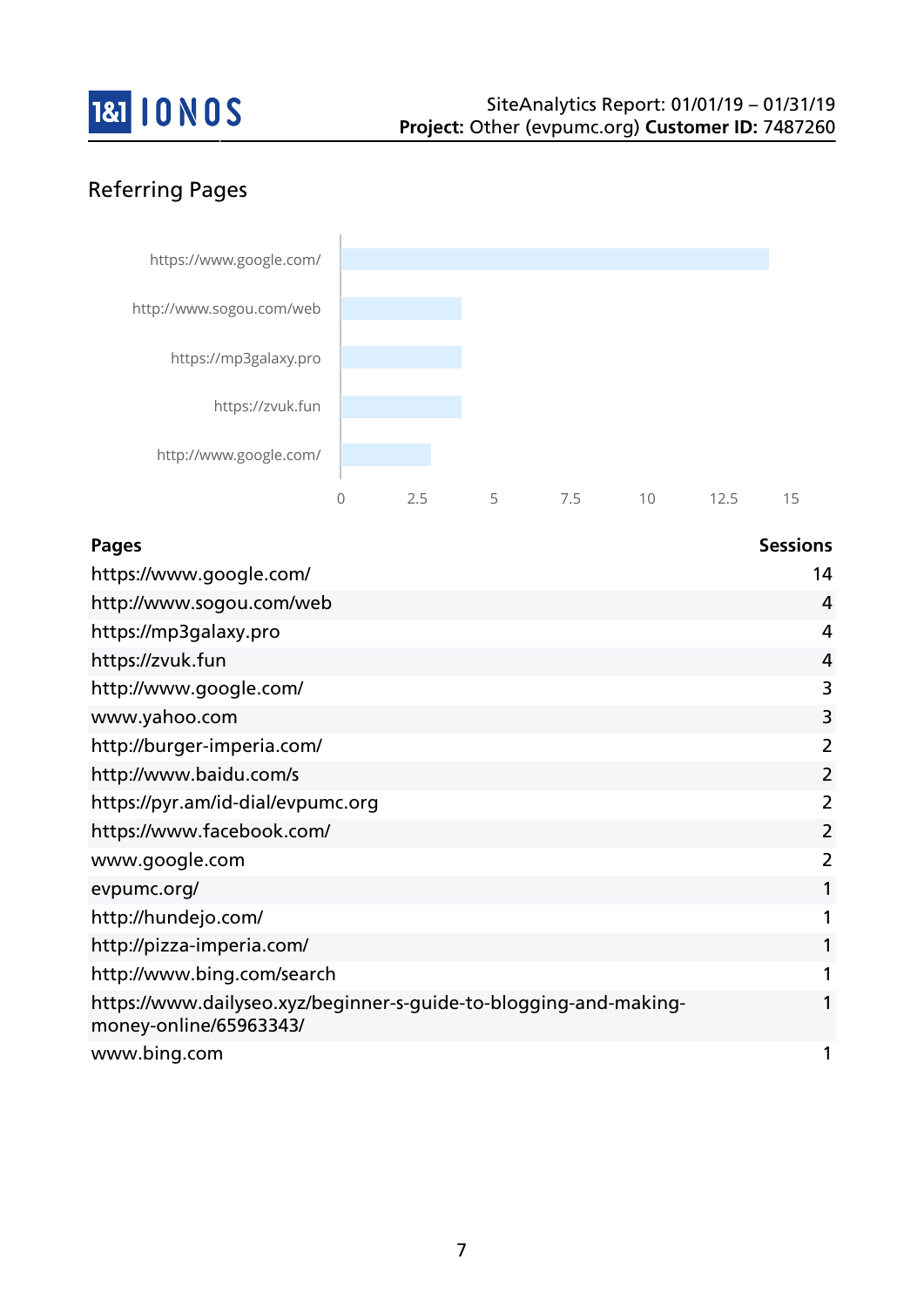

## **Browsers & Systems**

Browsers



| <b>Browsers</b>         | <b>Sessions</b> | Percentage |
|-------------------------|-----------------|------------|
| Chrome                  | 101             | 29.53%     |
| Firefox                 | 43              | 12.57%     |
| <b>Chrome Mobile</b>    | 29              | 8.48%      |
| Python-requests         | 21              | 6.14%      |
| IE                      | 10              | 2.92%      |
| Opera                   | 8               | 2.34%      |
| Safari mobile           | 7               | 2.05%      |
| Microsoft Edge          | 4               | 1.17%      |
| Sogou Explorer          | 4               | 1.17%      |
| <b>Chrome Headless</b>  | 3               | 0.88%      |
| Android browser         | $\overline{2}$  | 0.58%      |
| Apache-HttpClient       | $\overline{2}$  | 0.58%      |
| Mozilla                 | $\overline{2}$  | 0.58%      |
| <b>CURL</b>             | $\overline{2}$  | 0.58%      |
| Chromium                | 1               | 0.29%      |
| Kinza                   | 1               | 0.29%      |
| PhantomJS               | 1               | 0.29%      |
| Safari                  | 1               | 0.29%      |
| Could not be identified | 100             | 29.24%     |
| <b>Total</b>            | 342             | 100.00%    |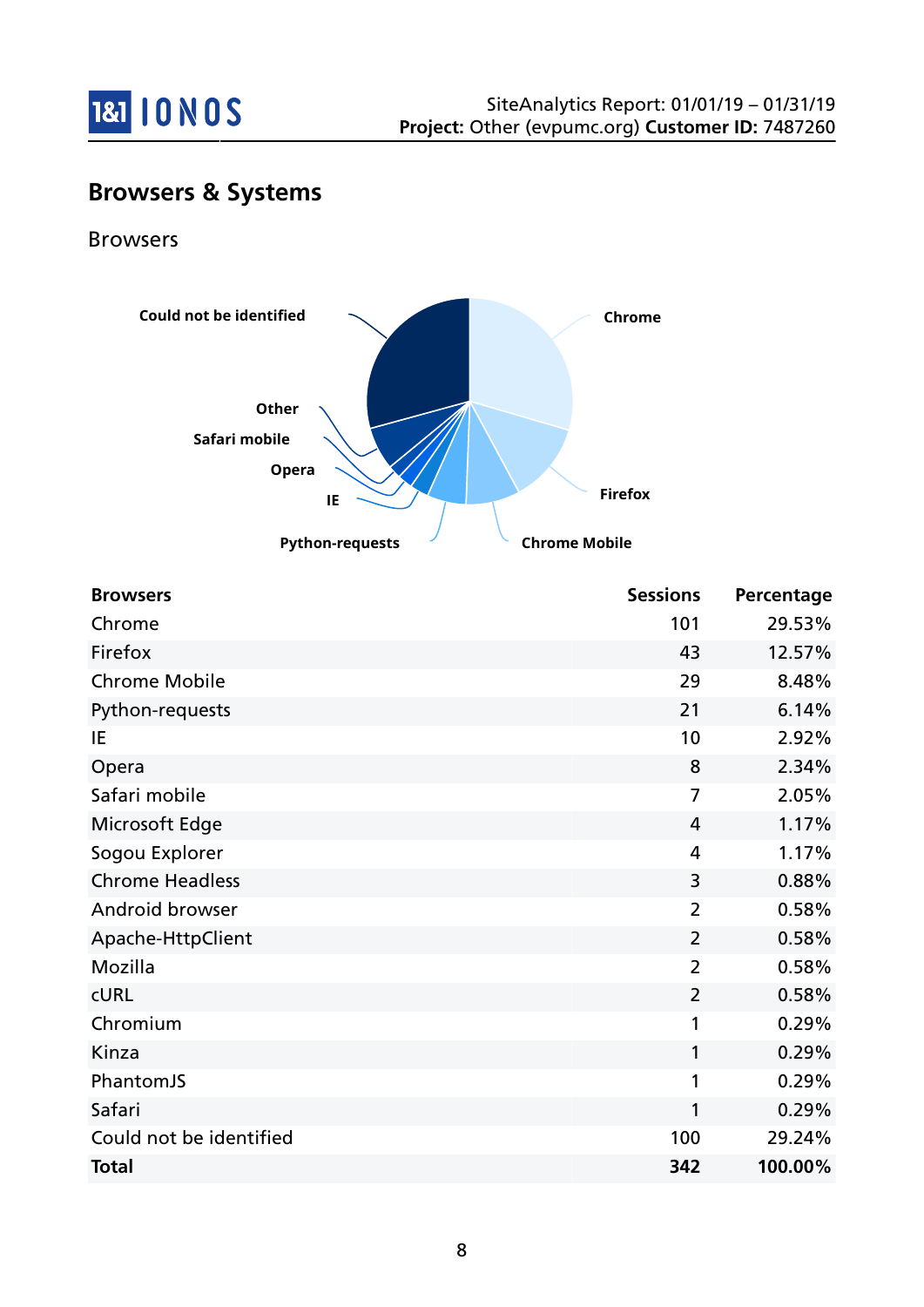

## Operating Systems



| <b>Operating Systems</b> | <b>Sessions</b> | Percentage |
|--------------------------|-----------------|------------|
| <b>Windows</b>           | 116             | 33.92%     |
| Linux                    | 27              | 7.89%      |
| Android                  | 24              | 7.02%      |
| macOS                    | 20              | 5.85%      |
| OS X                     | 17              | 4.97%      |
| iOS                      | 15              | 4.39%      |
| <b>JVM</b>               | $\overline{2}$  | 0.58%      |
| Could not be identified  | 121             | 35.38%     |
| <b>Total</b>             | 342             | 100.00%    |

# **Visitor Locations**

Countries

| <b>Countries</b>     | <b>Sessions</b> | Percentage |
|----------------------|-----------------|------------|
| <b>United States</b> | 150             | 43.86%     |
| France               | 67              | 19.59%     |
| China                | 40              | 11.70%     |
| Russia               | 13              | 3.80%      |
| Ukraine              | 12              | 3.51%      |
| <b>Netherlands</b>   | 8               | 2.34%      |
| Canada               | 7               | 2.05%      |
| Ireland              | 5               | 1.46%      |
| <b>Brazil</b>        | 4               | 1.17%      |
| Germany              | 4               | 1.17%      |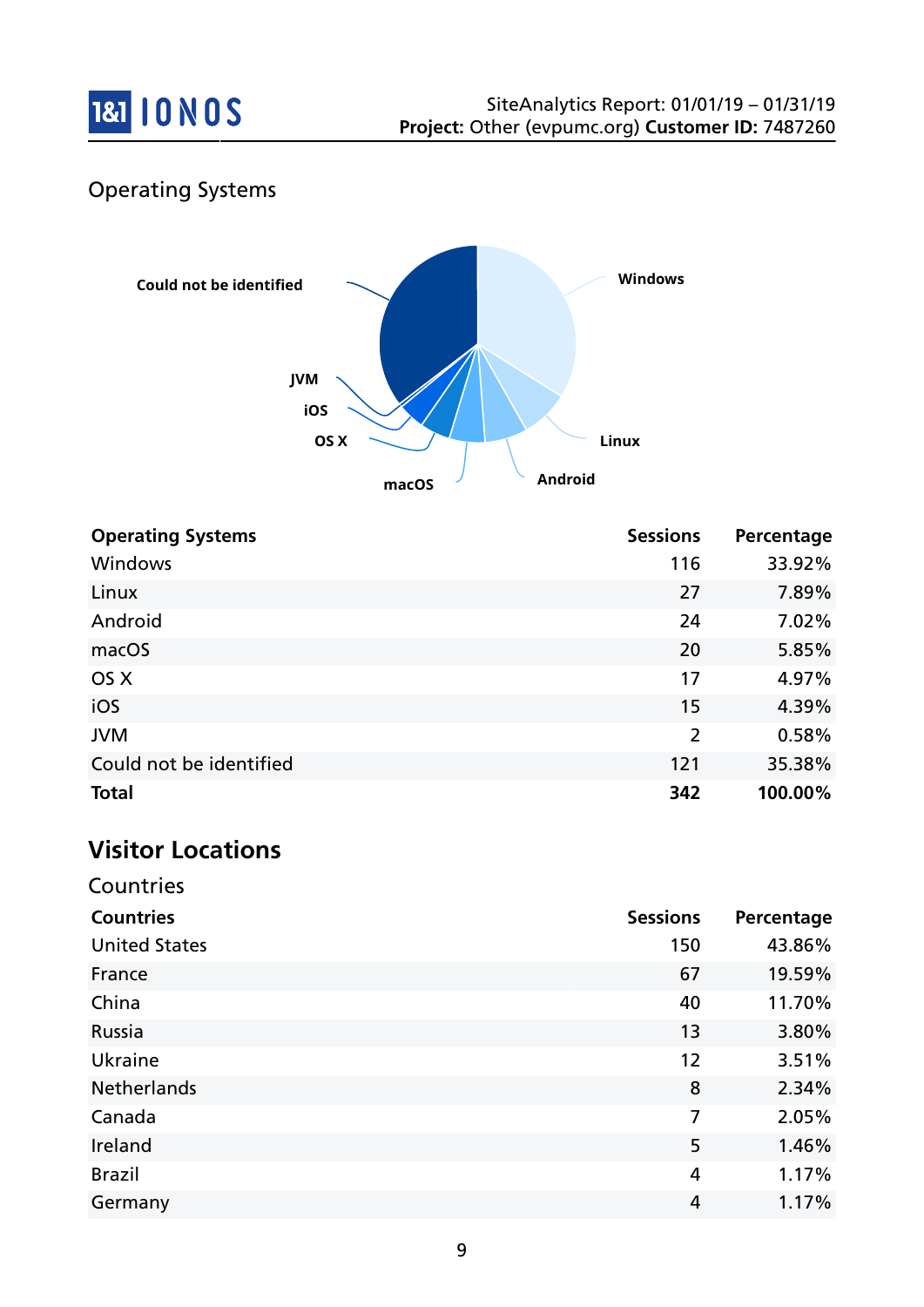

| <b>Countries</b>        | <b>Sessions</b> | Percentage |
|-------------------------|-----------------|------------|
| <b>United Kingdom</b>   | 4               | 1.17%      |
| Australia               | 3               | 0.88%      |
| India                   | 3               | 0.88%      |
| Poland                  | 3               | 0.88%      |
| Romania                 | $\overline{2}$  | 0.58%      |
| <b>Bangladesh</b>       | 1               | 0.29%      |
| <b>Bolivia</b>          | 1               | 0.29%      |
| Spain                   | 1               | 0.29%      |
| Hungary                 | 1               | 0.29%      |
| Indonesia               | 1               | 0.29%      |
| <b>Italy</b>            | 1               | 0.29%      |
| Cambodia                | 1               | 0.29%      |
| South Korea             | 1               | 0.29%      |
| Laos                    | 1               | 0.29%      |
| Nigeria                 | 1               | 0.29%      |
| Pakistan                | 1               | 0.29%      |
| South Africa            | 1               | 0.29%      |
| Could not be identified | 5               | 1.46%      |
| <b>Total</b>            | 342             | 100.00%    |

## **Continents**

| <b>Continents</b>       | <b>Sessions</b> | Percentage |
|-------------------------|-----------------|------------|
| <b>North America</b>    | 157             | 45.91%     |
| Europe                  | 121             | 35.38%     |
| Asia                    | 49              | 14.33%     |
| South America           | 5               | 1.46%      |
| Oceania                 | 3               | 0.88%      |
| Africa                  | $\overline{2}$  | 0.58%      |
| Could not be identified | 5               | 1.46%      |
| <b>Total</b>            | 342             | 100.00%    |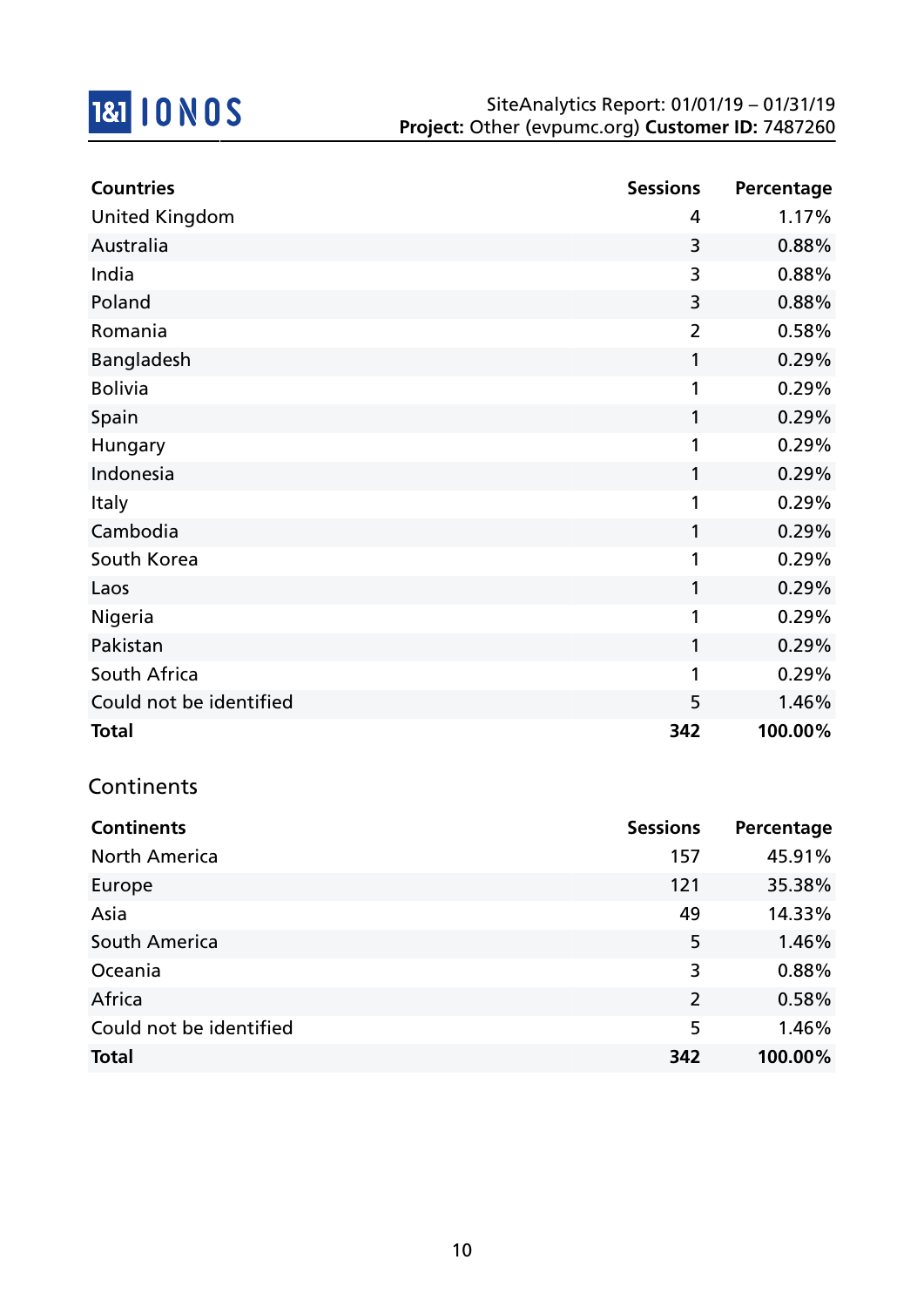

## **Information about the evaluations**

#### Visitors

This evaluation shows how many visitors accessed your website. Visitors are uniquely identified on the basis of the IP address and the browser ID. If a visitor goes to your website more than once a day, only one visitor is counted.

#### Sessions

This evaluation shows the number of sessions. A session starts when a visitor accesses your website and ends when he or she leaves it. A session ends automatically after 30 minutes without activity. If a visitor goes to your website more than once a day, multiple sessions are counted.

#### Search Engine Robots

This evaluation shows which search engine robots have accessed the pages of your website. Search engine robots automatically search the content of websites in order to keep search engine entries up to date.

#### Most Frequently Visited Pages

This evaluation shows which pages of your website were visited most often.

#### Keywords

This evaluations shows the keywords with which your website was most commonly found in search engines.

#### Referring Pages

This evaluation shows the websites from which visitors were transferred to your website.

#### Browsers

This evaluation shows which browsers visitors used to access your website. This way, you know which browsers to optimize your website for, for example.

#### Operating Systems

This evaluation shows which operating systems visitors used to access your website. This way, you know which operating systems are most popular with your visitors, for example, and you can optimize your website for these operating systems.